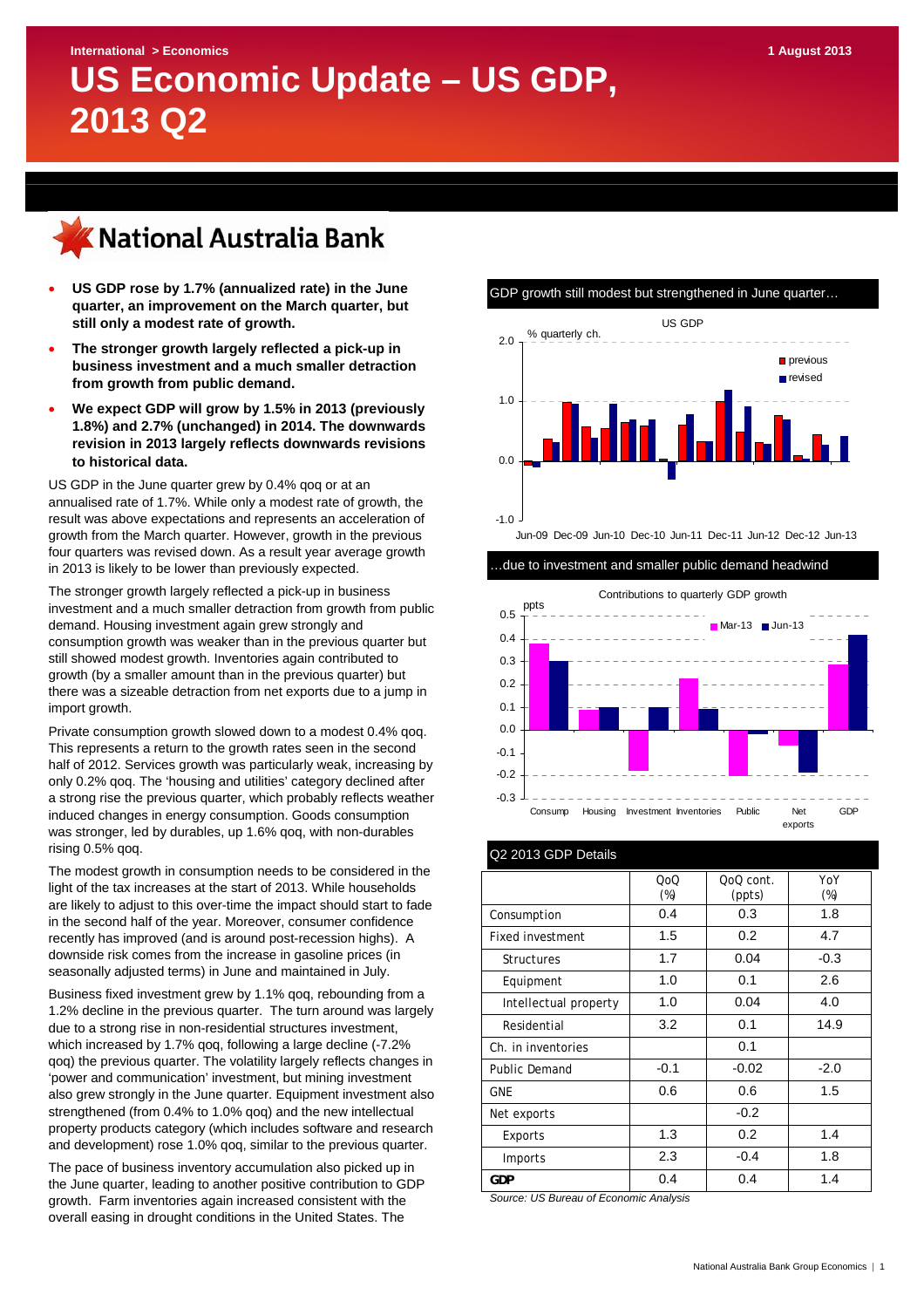level of inventories to sales does not appear to be out of line with the historical trend, so while the pace of inventory accumulation is unlikely to pick-up any further next quarter, it is not obvious either that there will be a large slow down.

Housing continues to be the stand-out sector, growing by 3.2% qoq to be almost 15% higher than a year ago. Notwithstanding the strong growth, it is still off a low base, and the level of activity still remains very low by historical standards.

Both export and import growth picked up after being weak in recent quarters. Exports grew by 1.3% qoq after a small decline the previous quarter. Imports recovered even more strongly, rising 2.3% qoq after falling over the two previous quarters. As a result, net exports made their largest detraction from growth since the December quarter 2011. A degree of caution is warranted in interpreting advance GDP trade estimates as they are based on only two months data, but the broad trend of strengthening trade flows in 2013 is consistent with the trade indicators from the ISM surveys.

Public demand again fell in the June quarter, but by a much smaller amount than at the start of the year. This reflected a small increase in state and local government demand (+0.1% qoq), and a much smaller decline in Federal government spending. In particular, while non-defence spending fell by a similar degree to that in the March quarter, defence spending only declined by 0.1% qoq, after falling almost 9% over the two previous quarters. Defence spending has not only been affected by the 'sequester' budget cuts, but also by the winding down of overseas military operations. The June quarter results suggests that the latter factor might be receding, although the sequester is yet to fully play out.

Inflation remains quite soft. The personal consumption expenditure (PCE) price index was essentially unchanged in the quarter, and excluding energy and food prices (the 'core' PCE) it was only up a weak 0.2% qoq, the lowest quarterly growth since end 2010. As a result annual PCE inflation was only 1.1% (1.2% for the core measure), well below the Fed's 2% long-term goal.

#### Subdued inflation



*Source: US Bureau of Economic Analysis* 

#### **Historical revisions and changes to GDP**

As part of releasing the June quarter GDP accounts the BEA made some important methodological revisions as well as updating past estimates for newly available data. The changes cover the period 1929 to 2013. The methodology changes include expanded capitalization of intellectual property products (expenditures for R&D and for entertainment, literary, and artistic originals are now classed as fixed investment) and expanding the change in ownership transfer costs that are recognised as fixed investment.

The changes to the accounts have increased the level of nominal GDP by over 3%. It also suggests that the most recent recession

was slightly less severe than previously thought and the recovery slightly stronger. 2012 growth is now 2.8% in year average terms, up from 2.2%, due to upward revisions to December quarter 2011 and March quarter 2012 growth.

#### **Assessment**

The June quarter accounts do not change our view of the direction of the economy. While growth in the quarter was stronger than expected and growth has accelerated over the last two quarters, this is balanced out by downward revisions to growth in previous quarters. Moreover, the stronger than expected growth was in-part due to inventories, essentially bringing forward growth from later in the year.

In the second half of 2013 we expect that the impact of the tax increases will begin to fade. Consumption will also be supported by the continued growth in household wealth and employment and the gradual easing in lending standards by banks. This latter factor will also aid business investment, which is being underpinned by high corporate profits. The rapid growth in housing construction is also expected to continue, due to low inventory and continued employment growth which will support household formation.

In contrast, subdued economic conditions in the US' major trading partners, together with the rise in the USD will constrain the export sector. However, world growth is expected to strengthen heading in 2014. Federal fiscal policy will also be a drag on growth for some time to come, although the extent of the drag may moderate towards the end of the year. Moreover, Federal spending reductions will likely be partially offset by improving conditions at the state/local government level. Interest rates remain low by historical standards, but the uncertain impact of their recent rise represents a downward risk to the outlook.

As a result, we expect that the drawn-out recovery will continue, but with the pace of growth strengthening further over the rest of this year. We are forecasting GDP growth of 1.5% in 2012, revised downwards from 1.8%, mainly due to the revisions to historical data. Our forecast for 2013 of 2.7% is unchanged.

The release of the June quarter GDP result coincided with the Federal Reserve's July meeting. The meeting statement did not provide any further illumination on the likely timing of QE tapering, but changes in the statement have been generally interpreted as 'dovish'. In particular, the description of growth was changed from 'moderate' to 'modest' and statements regarding the risk of low inflation and the rise in mortgage rates were included.

In his post June meeting press conference the Fed Chairman raised the prospect of QE tapering (a reduction in the size of the Fed's asset purchases) starting later this year in the context of continuing job gains, economic growth that picks-up over the next few quarters and inflation moving back towards 2%. Indicators suggest that jobs growth remains solid. The June GDP result, combined with revisions to previous quarters, suggests an upwards trend to GDP growth this year (albeit off a lower base). So two out of three conditions seem to be on-track. While, inflation was weaker in the June quarter, the CPI core measure of inflation strengthened in May and June, but we won't be sure that this has carried over into the monthly PCE indicator (the Fed's preferred measure) until the data are released later this week. The Fed will also want to see these trends reflected in partial data released before the September meeting.

These considerations reinforce our view that while the September meeting is the likely date for a start to tapering to be announced, there is a not insignificant risk that it will be pushed out to later in the year.

#### [antony.kelly@nab.com.au](mailto:antony.kelly@nab.com.au)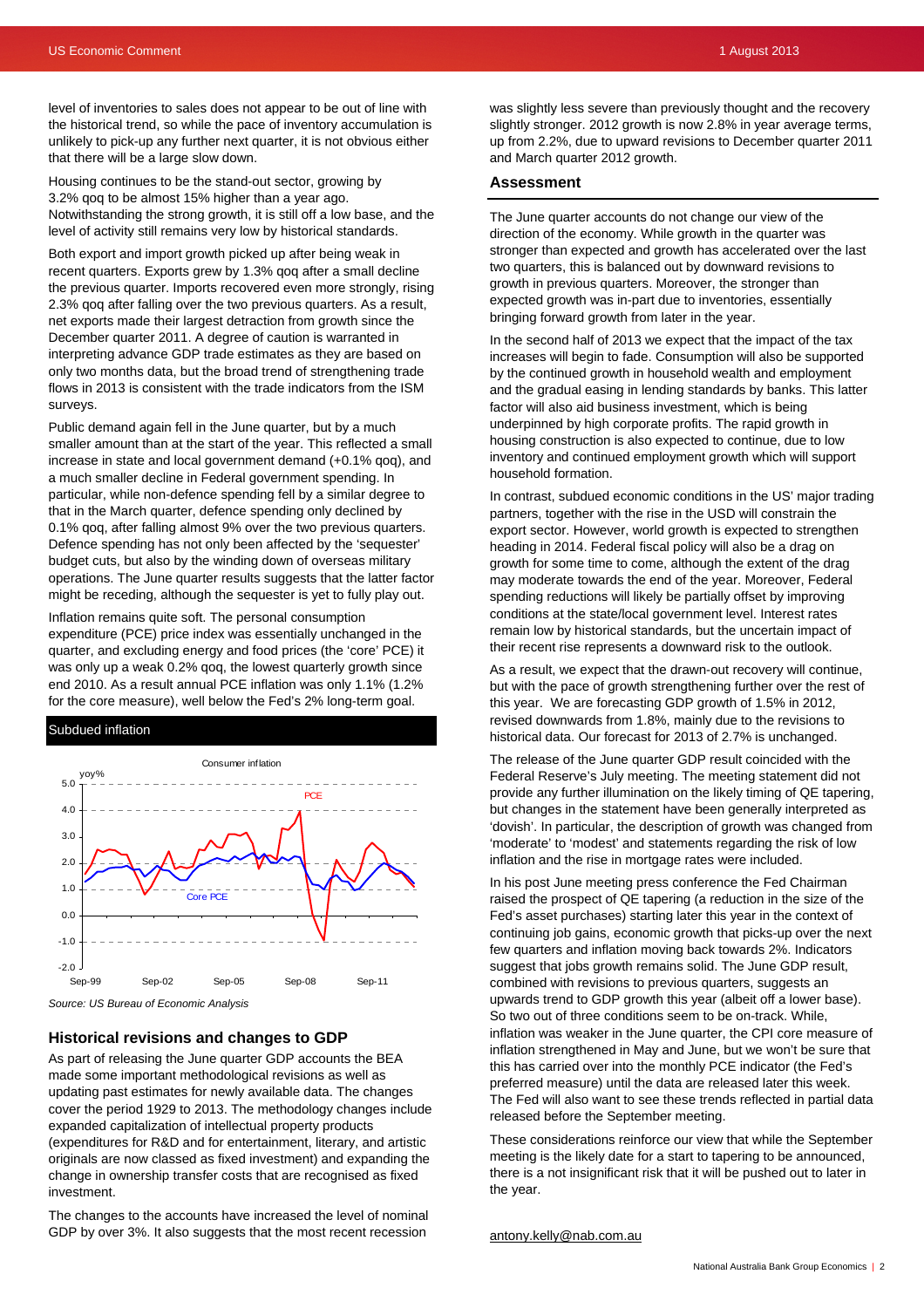| <b>US Economic &amp; Financial Forecasts</b> |                     |           |                  |                  |      |        |        |        |        |        |        |                |        |        |
|----------------------------------------------|---------------------|-----------|------------------|------------------|------|--------|--------|--------|--------|--------|--------|----------------|--------|--------|
|                                              | Year Average Chng % |           |                  | Quarterly Chng % |      |        |        |        |        |        |        |                |        |        |
|                                              |                     |           |                  |                  | 2012 |        | 2013   |        |        |        | 2014   |                |        |        |
|                                              | 2011                |           | "2012"2013"2014" |                  | Q3   | Q4     | Q1     | Q2     | Q3     | Q4     | Q1     | Q <sub>2</sub> | Q3     | Q4     |
| <b>US GDP and Components</b>                 |                     |           |                  |                  |      |        |        |        |        |        |        |                |        |        |
| <b>Household Consumption</b>                 | 2.5                 | 2.2       | 2.0              | 2.4              | 0.4  | 0.4    | 0.6    | 0.4    | 0.5    | 0.6    | 0.6    | 0.6            | 0.6    | 0.6    |
| Private fixed investment                     | 6.2                 | 8.3       | 5.2              | 8.6              | 0.7  | 2.8    | $-0.4$ | 1.5    | 2.1    | 2.2    | 2.1    | 2.1            | 2.0    | 2.0    |
| Government Spending                          | $-3.2$              | $-1.0$    | $-2.2$           | $-0.6$           | 0.9  | $-1.7$ | $-1.1$ | $-0.1$ | $-0.3$ | $-0.2$ | $-0.1$ | -0.1           | $-0.1$ | $-0.1$ |
| Inventories*                                 | $-0.2$              | 0.2       | 0.0              | 0.0              | 0.1  | $-0.4$ | 0.2    | 0.1    | 0.0    | 0.0    | 0.0    | 0.0            | 0.0    | 0.0    |
| Net Exports*                                 | 0.1                 | 0.1       | $-0.1$           | $-0.2$           | 0.0  | 0.2    | $-0.1$ | $-0.2$ | 0.0    | -0.1   | $-0.1$ | 0.0            | 0.0    | 0.0    |
| <b>Real GDP</b>                              | 1.8                 | 2.8       | 1.5              | 2.7              | 0.7  | 0.0    | 0.3    | 0.4    | 0.6    | 0.7    | 0.7    | 0.7            | 0.7    | 0.7    |
| US Other Key Indicators (end of period)      |                     |           |                  |                  |      |        |        |        |        |        |        |                |        |        |
| PCE deflator-headline                        |                     | $(yoy\%)$ |                  |                  |      |        |        |        |        |        |        |                |        |        |
| Headline                                     | 2.6                 | 1.7       | 1.0              | 1.7              | 0.4  | 0.4    | 0.3    | 0.0    | 0.4    | 0.3    | 0.4    | 0.4            | 0.4    | 0.5    |
| Core                                         | 1.8                 | 1.7       | 1.1              | 1.9              | 0.4  | 0.3    | 0.3    | 0.2    | 0.3    | 0.3    | 0.4    | 0.5            | 0.5    | 0.5    |
| Unemployment Rate (%)                        | 8.7                 | 7.8       | 7.4              | 6.9              | 8.0  | 7.8    | 7.7    | 7.6    | 7.5    | 7.4    | 7.3    | 7.2            | 7.1    | 6.9    |
| US Key Interest Rates (end of period)        |                     |           |                  |                  |      |        |        |        |        |        |        |                |        |        |
| <b>Fed Funds Rate</b>                        | 0.25                | 0.25      | 0.25             | 0.3              | 0.25 | 0.25   | 0.25   | 0.25   | 0.25   | 0.25   | 0.25   | 0.25           | 0.25   | 0.25   |
| 10-year Bond Rate**                          | 1.98                | 1.72      | 3.00             | 2.75             | 1.72 | 1.72   | 1.96   | 2.30   | 2.75   | 3.00   | 2.75   | 2.50           | 2.50   | 2.75   |

 **Source: NAB Group Economics**

\*Contribution to real GDP

\*\* History are quarterly averages, projections are end quarter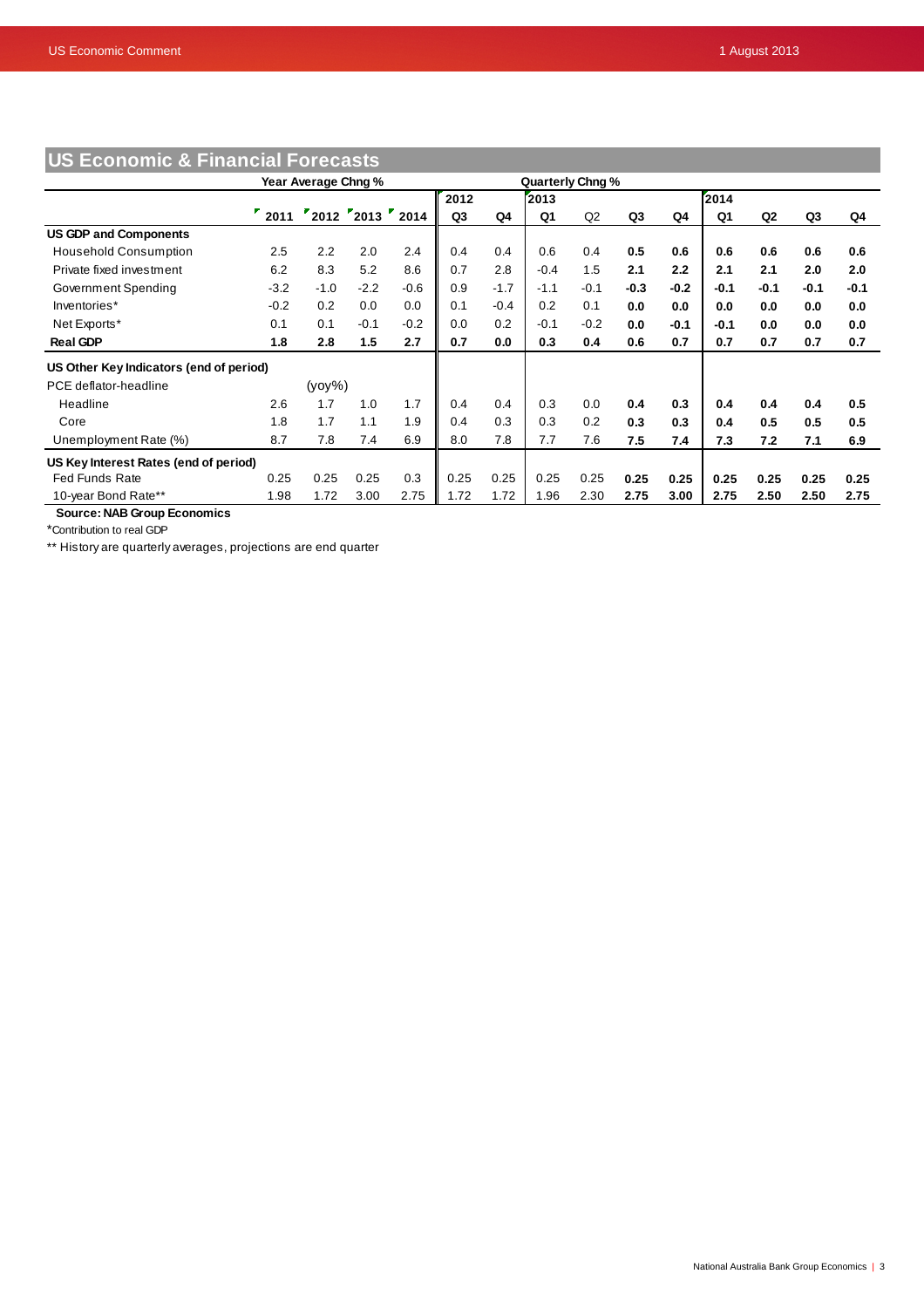# **Global Markets Research**

Peter Jolly Global Head of Research +61 2 9237 1406

### **Australia**

**Economics**  Rob Henderson Chief Economist, Markets +61 2 9237 1836

Spiros Papadopoulos Senior Economist +61 3 8641 0978

David de Garis Senior Economist +61 3 8641 3045

#### **FX Strategy**

Ray Attrill Global Co-Head of FX Strategy +61 2 9237 1848

Emma Lawson Senior Currency Strategist +61 2 9237 8154

#### **Interest Rate Strategy**

Skye Masters Head of Interest Rate Strategy +61 2 9295 1196

Rodrigo Catril Interest Rate Strategist +61 2 9293 7109

#### **Credit Research**

Michael Bush Head of Credit Research +61 3 8641 0575

Ken Hanton Senior Credit Analyst +61 2 9237 1405

#### **Equities**

Peter Cashmore Senior Real Estate Equity Analyst +61 2 9237 8156

### **New Zealand**

Stephen Toplis Head of Research, NZ +64 4 474 6905

Craig Ebert Senior Economist +64 4 474 6799

Doug Steel Markets Economist +64 4 474 6923

Mike Jones Currency Strategist +64 4 924 7652

Kymberly Martin **Strategist** +64 4 924 7654

## **UK/Europe**

Nick Parsons Head of Research, UK/Europe, and Global Co-Head of FX Strategy + 44 207 710 2993

Gavin Friend Markets Strategist +44 207 710 2155

Tom Vosa Head of Market Economics +44 207 710 1573

Simon Ballard Senior Credit Strategist +44 207 710 2917

Derek Allassani Research Production Manager +44 207 710 1532

# **Group Economics**

Alan Oster Group Chief Economist +61 3 8634 2927

Tom Taylor Head of Economics, International +61 3 8634 1883

Rob Brooker Head of Australian Economics +61 3 8634 1663

Alexandra Knight Economist – Australia +(61 3) 9208 8035

Vyanne Lai Economist – Agribusiness +61 3 8634 0198

Dean Pearson Head of Industry Analysis +(61 3) 8634 2331

Robert De Iure Senior Economist – Property +(61 3) 8634 4611

Brien McDonald Economist – Industry Analysis +(61 3) 8634 3837

Gerard Burg Economist – Industry Analysis +(61 3) 8634 2778

John Sharma Economist – Sovereign Risk +(61 3) 8634 4514

James Glenn Economist – Asia +(61 3) 9208 8129

Tony Kelly Economist – International +(61 3) 9208 5049

#### **Important Notices**

**Disclaimer:** This document has been prepared by National Australia Bank Limited ABN 12 004 044 937 AFSL 230686 ("NAB"). Any advice contained in this document has been prepared without taking into account your objectives, financial situation or needs. Before acting on any advice in this document, NAB recommends that you consider whether the advice is appropriate for your circumstances. NAB recommends that you obtain and consider the relevant Product Disclosure Statement or other disclosure document, before making any decision about a product including whether to acquire or to continue to hold it. Products are issued by NAB unless otherwise specified.

So far as laws and regulatory requirements permit, NAB, its related companies, associated entities and any officer, employee, agent, adviser or contractor thereof (the "**NAB Group**") does not warrant or represent that the information, recommendations, opinions or conclusions contained in this document ("**Information**") is accurate, reliable, complete or current. The Information is indicative and prepared for information purposes only and does